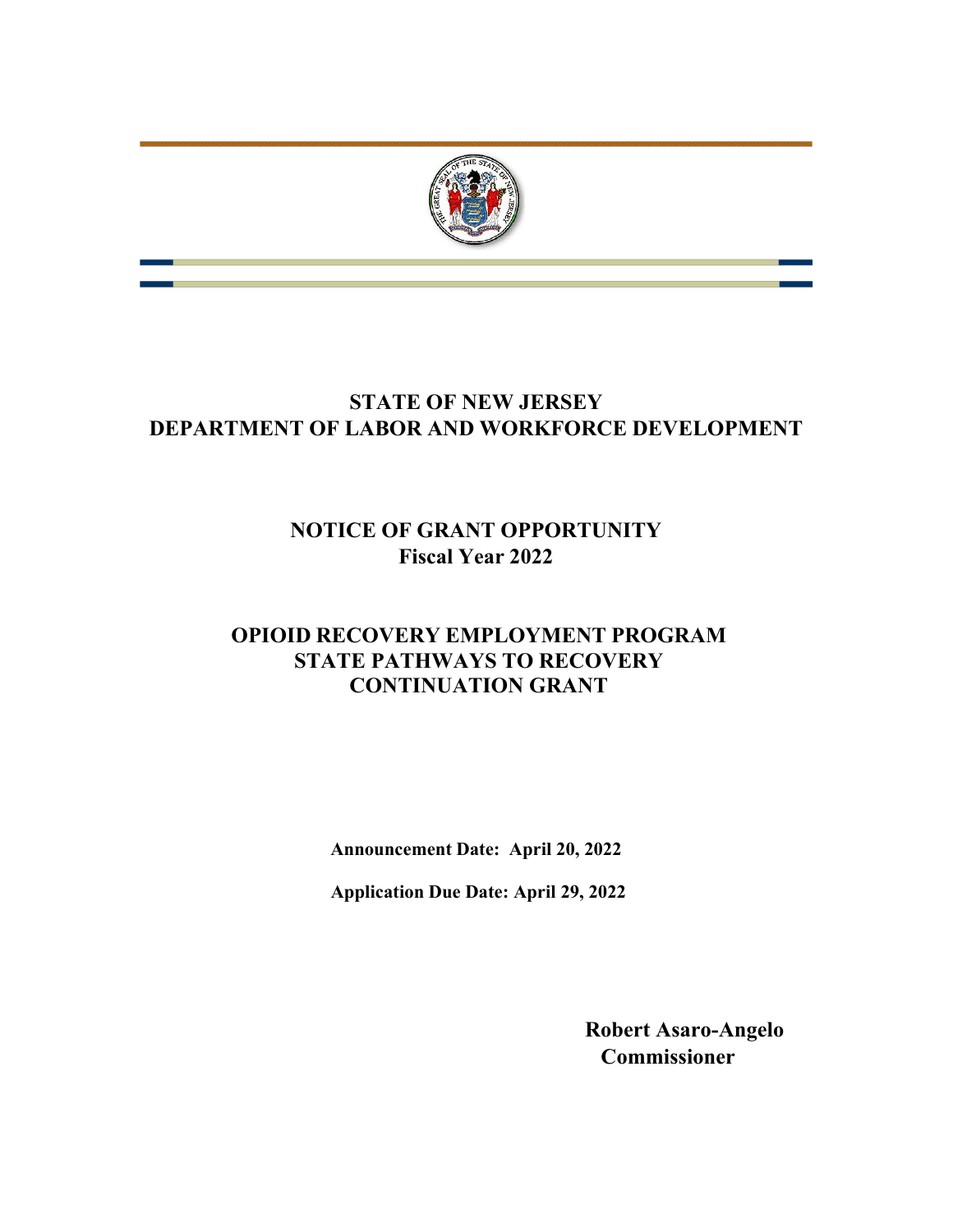#### **STATE PATHWAYS TO RECOVERY INTIATIVE CONTINUATION Notice of Grant Opportunity – FY 2022**

## **TABLE OF CONTENTS**

| Section A:   | Name of Grant Program                                     | Page 2       |
|--------------|-----------------------------------------------------------|--------------|
| Section B:   | Purpose for Which the Grant Funds Will Be Used            | Page 2       |
| Section C:   | <b>Available Funding</b>                                  | Page 3       |
| Section D:   | <b>Eligible Applicants</b>                                | Page 4       |
| Section E:   | <b>Targeted Population</b>                                | Page 5       |
| Section F:   | Grantee Responsibilities                                  | Page 5       |
| Section G:   | Procedures for Eligible Entities to Apply for Grant Funds | Page 6       |
| Section H:   | Technical Assistance Workshop and Application Submission  | Page 7       |
| Section I:   | <b>Award Process</b>                                      | Page 8       |
| Section J:   | Reporting and On-Site Technical Assistance Visits         | Page 8       |
| Section K:   | Program Outcomes                                          | Page 9       |
| Section L:   | Proposal Content and Checklist                            | Page 9       |
| Attachments: | Sample Letter of Intent                                   | Attachment A |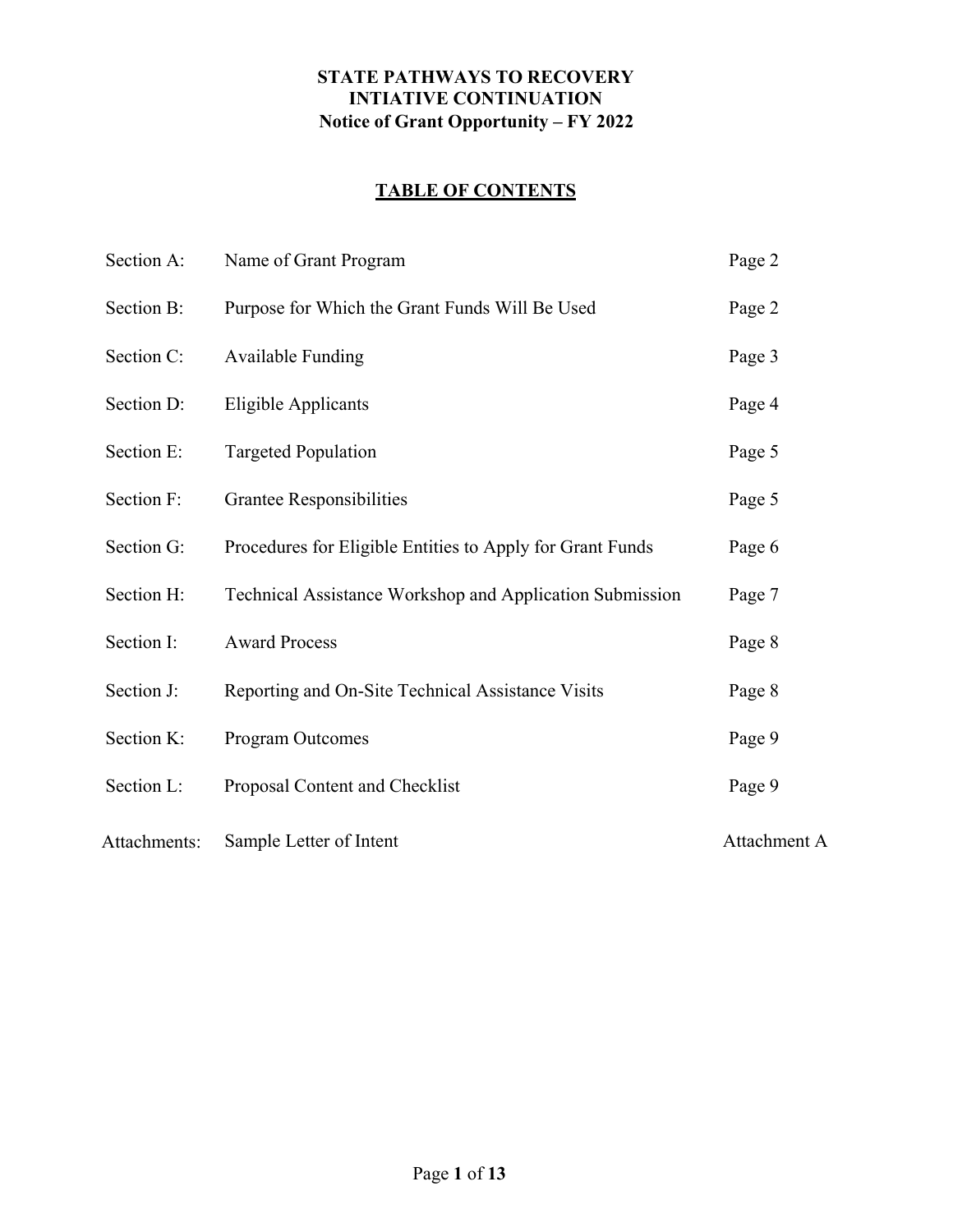## **STATE PATHWAYS TO RECOVERY INTIATIVE Notice of Grant Opportunity – FY 2022 Department of Labor and Workforce Development Notice of Availability of Grant Program Funds**

**Take Notice** that, in compliance with N.J.S.A. 52:14-34.4 et seq., the Department of Labor (hereinafter "the Department" or "NJDOL") regularly publishes on its website, at [https://nj.gov/labor/](https://nj.gov/labor)[,](http://lwd.dol.state.nj.us/labor) all notices of fund availability pertaining to Federal or State grant funds which may be awarded by the Department. The notices of fund availability may be found on the Department's website under the heading "Public Notices" and the subheading "Notice of Availability of Grant Program Funds."

#### **A. NAME OF GRANT PROGRAM**

State Pathways to Recovery Initiative continuation is a competitive grant offered by the Department of Labor.

#### **B. PURPOSE FOR WHICH THE FUNDS WILL BE USED**

Grant funds will be awarded to successful applicants responding to this competitive Notice of Grant Opportunity (NGO). The purpose of State Pathways to Recovery is to provide continuation funding to current grantees to implement training opportunities, career services, supportive services (for example, transportation, childcare, clothing, driver's license restoration) and employment for individuals whose workforce conditions or trajectories have been impacted by the opioid epidemic in the following counties: Atlantic, Camden, Essex, Hudson, Middlesex, Monmouth, Ocean, Passaic and Union counties.

For purposes of this grant *impacted by the opioid epidemic* is defined as an individual who has a friend, family member, or personal history of opioid use.

This grant seeks to deepen the network of employment supports for those affected by the opioid epidemic. It seeks to improve opportunities and incentives for opioid-impacted individuals by providing basic skills instruction, workforce readiness (employability skills) instruction and work experience which will emphasize re-entry into the workplace. The program will seek to facilitate effective transitions by the targeted population into employment and retention.

#### **Mission of State Pathways to Recovery**

NJDOL is proposing partnerships and workforce development activities in: Atlantic, Camden, Essex, Hudson, Middlesex, Monmouth, Ocean, Passaic and Union counties. These counties have been selected due to increases in: 1) Overdose deaths; 2) Demand for treatment; and 3) Opioid admissions and Naloxone administrations. Additionally, the geographic, cultural and economic diversity of these counties will enable NJDOL to develop best practices and procedures that could be utilized to help combat the opioid crisis statewide.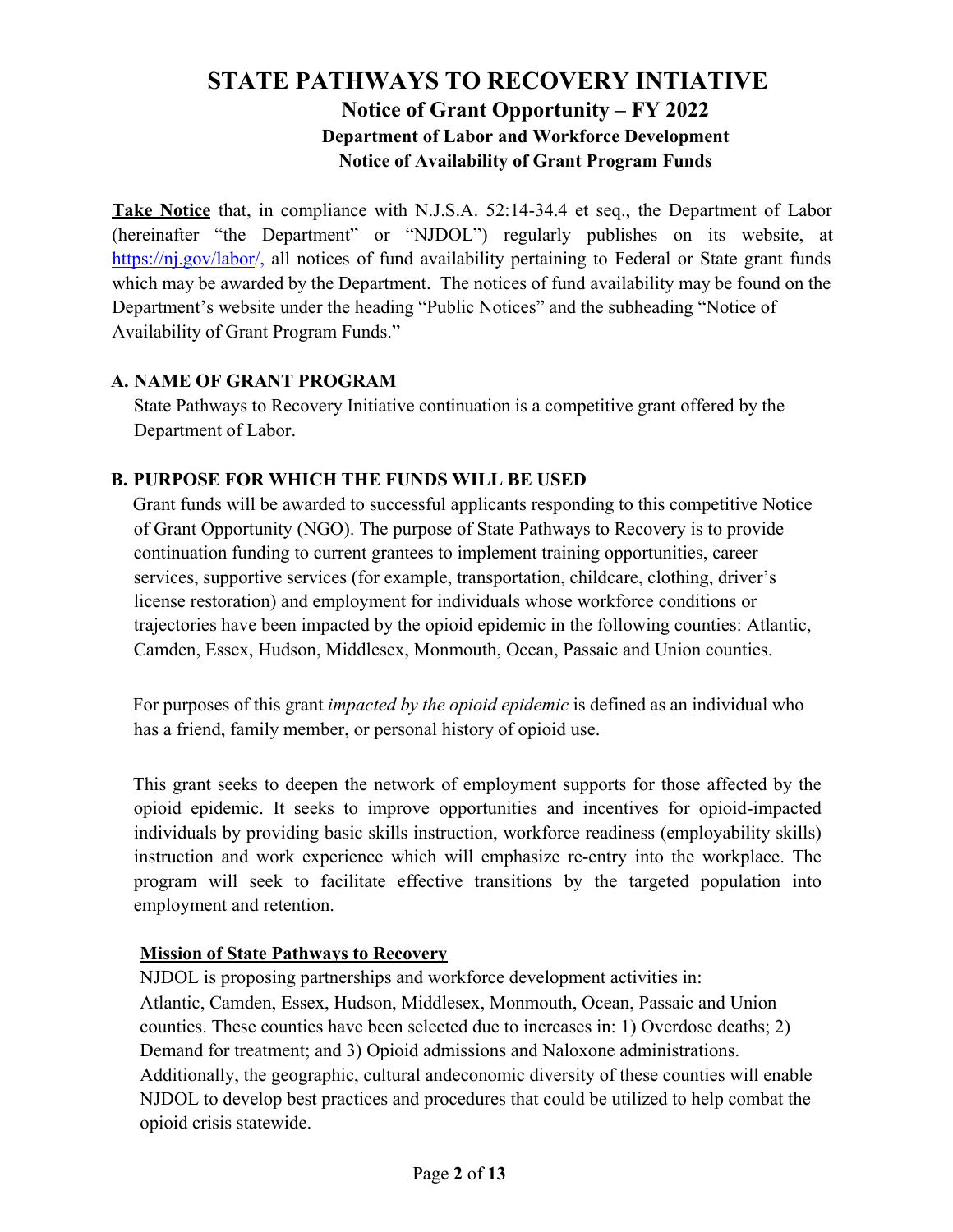Pathways to Recovery will provide opioid-impacted populations with the opportunity to learn and practice the skills necessary to be successful in the labor force. These efforts will assist communities across New Jersey to strengthen services and promote recovery through - employment and retention of opioid-impacted individuals.

#### **Goals of Pathways to Recovery**

This competitive NGO is being made available to accomplish the following goals:

- Facilitate community partnerships that are central to overcoming the employment effects of the opioid crisis;
- Ensure, per participant's Individual Employment Plan (IEP), the timely delivery of appropriate and necessary career-training, and support activities to dislocated workers (including dislocated homemakers), individuals temporarily or permanently laid off due to the opioid crisis, long-term unemployed individuals, and self-employed individuals who are unemployed or significantly underemployed as a result of the opioid crisis including individuals in these populations who have been impacted by opioid use, to promote successful reemployment;
- Design and provide employment and training activities for the targeted population to increase unsubsidized employment opportunities and retention as a result of grant supported activities;
- Create temporary disaster-relief employment geared towards placing eligible participants in positions that allow participants to engage in temporary addiction recovery, and peer counseling jobs, as well as gain the necessary work experience and on-the-job training needed to obtain either addiction, prevention, or mental health certifications. For example, Certified Peer Recovery Specialist (CPRS), Certified Recovery Support Practitioner (CRSP), or Community Health Worker (CHW) Registered Apprenticeship program;
- Design career pathways to in demand professions, as well as develop ties to employers, that directly impact or help combat the opioid crisis, such as addiction treatment and mental health counselors; and
- Transition eligible participants into one of the following professional fields that could impact the opioid crisis or its underlying or complicating causes, including: addiction treatment and related services: pain therapy and pain management services that could reduce or prevent dependence on prescription painkillers; and mental health care treatment services for disorders and issues that could lead to or exacerbate opioid abuse and addiction.

## **C. AVAILABLE FUNDING**

The amount of funding available for this program in Fiscal Year 2022 (FY 22) is estimated to be \$3,065,924 and is contingent upon the availability of the Governor's Discretionary Opioid Funding. The maximum award is \$450,000. The grant period is estimated to begin June 1, 2022 and end May 31, 2023. **All Federal Pathways to Recovery funding must be exhausted prior to utilizing Pathways to Recovery continuation funding (awarded in this NGO).**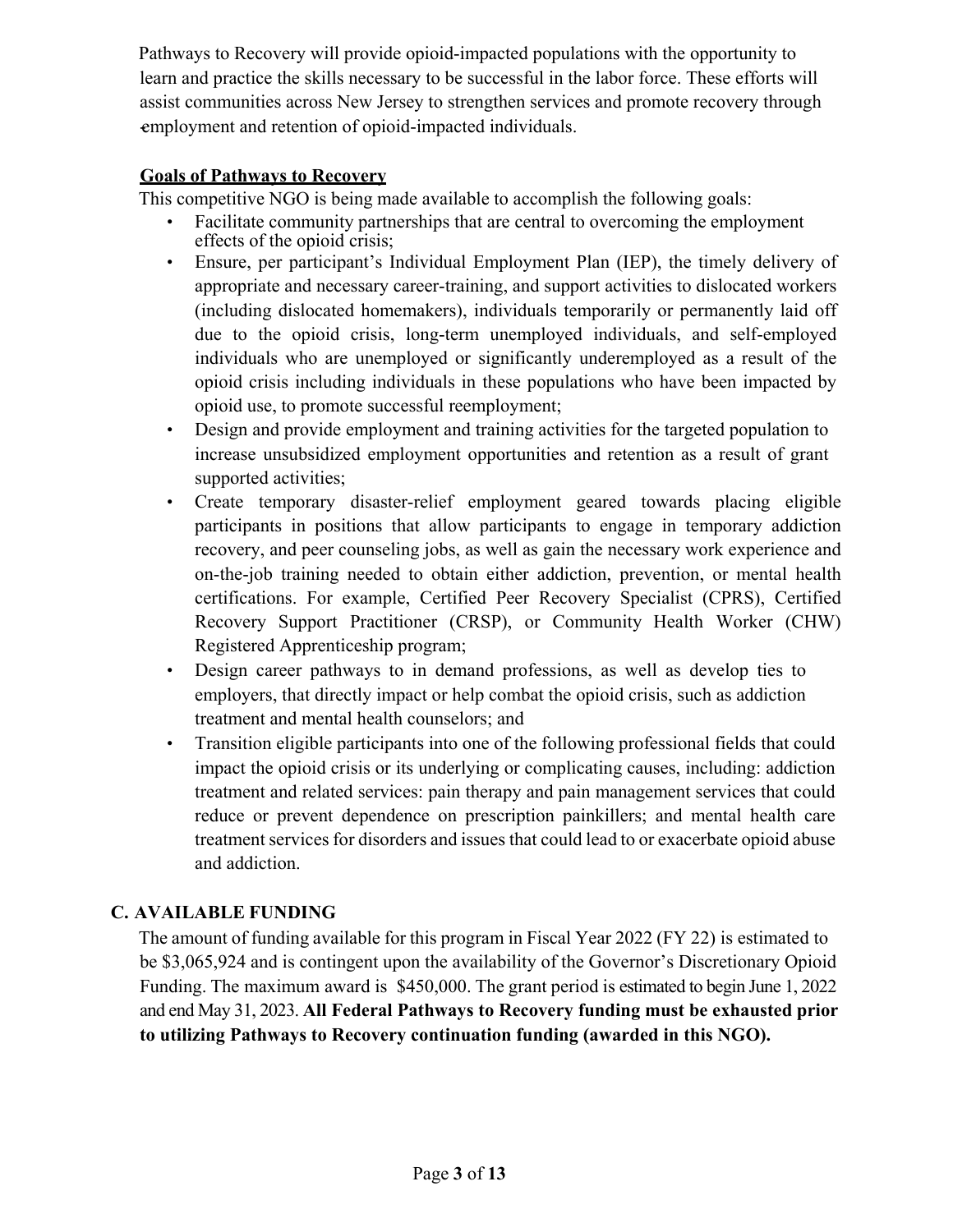The chart below details the maximum amount grantees can be reimbursed.

| <b>GRANT FUNDING ALLOCATIONS</b>                       | <b>MAXIMUM FUNDING</b> |  |
|--------------------------------------------------------|------------------------|--|
| <b>Participant Training</b>                            | \$129,675              |  |
| <b>Participant Supportive Services</b>                 | 64,838<br>S.           |  |
| <b>Participant Career Services</b>                     | \$129,675              |  |
| <b>Wages/Fringe for (10) Peer Recovery Specialists</b> | 84,903                 |  |
| <b>Administrative Costs @10%</b>                       | 40,909                 |  |
| <b>TOTAL</b>                                           | \$450,000              |  |

The applicant's budget must be well considered and necessary for the implementation of the program. Final amounts will be determined at the time of pre-contract revisions. Ineligible, inappropriate or undocumented costs will be removed from the funding request. Fee for service is not allowed.

Funds may only be used to support services that are specific to this award; hence, this funding may not be used to supplant or duplicate existing funding streams. Actual funding levels will depend on the availability of funds and prior satisfactory performance.

NJDOL reserves the right to increase or decrease funding based on grantee expenditures and performance. All grantees performance and expenditures will be reviewed every 30 days.

**NJDOL reserves the right to rescind any unspent funds. NJDOL also reserves the right to use this solicitation and competition to extend contracts of successful applicants for up to one year at a time, contingent upon available funding. Only current Pathways to Recovery grantees with satisfactory performance goals will receive continuation funding outlined in this NGO.**

## **D. ELIGIBLE APPLICANTS**

**Only current Pathways to Recovery grantees that service the following counties are eligible to apply to this grant opportunity: Atlantic, Camden, Essex, Hudson, Middlesex, Monmouth, Passaic and Union.** 

Applicants may apply for more than one grant, but must make a separate application for each county. An organization that submits an application for one county is not precluded from participating as a partner in a different organization's application for a separate county. If not the lead applicant, grantees must demonstrate relationship, connection to or partnership with mental health, opioid use disorder (OUD) treatment and/or recovery center providers.

To be eligible for this NGO, the applicant must satisfy the following requirements:

- Must be a non-profit, for-profit entity, governmental entity (including state or municipal agencies) or institution of higher education;
- Pursuant to N.J.S.A. 52:32-44, a for-profit applicant and each proposed subcontractor must have a valid Business Registration Certificate on file with the Division of Revenue. (This statutory requirement does not apply to non-profit organizations,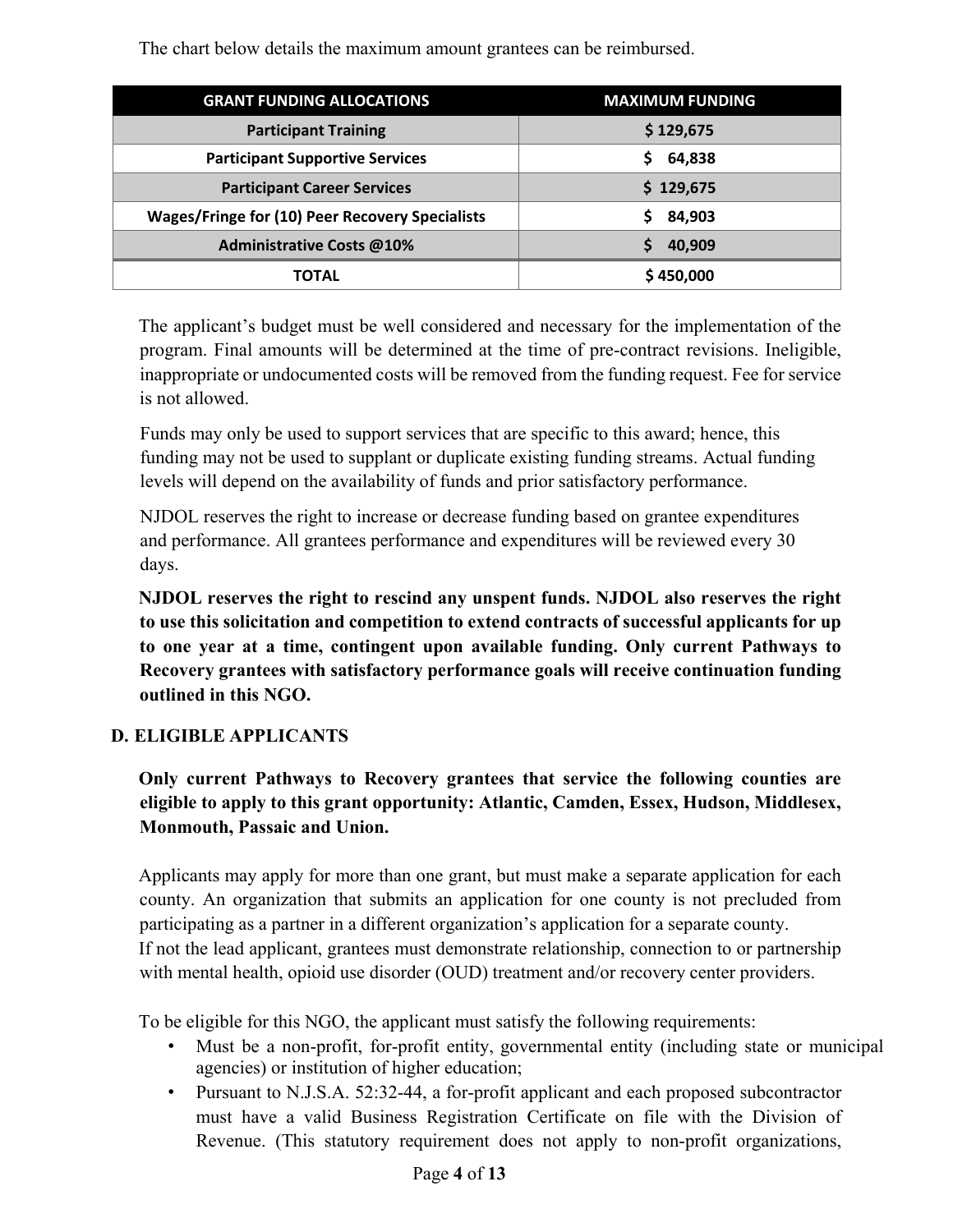private colleges and universities, or state and municipal agencies.); and

• Required to comply with the Affirmative Action Requirements of Public Law 1975, c. 124 (N.J.A.C. 17:27) and the requirements of the Americans with Disabilities Act of 1991 (P.L. 101-336).

## **E. TARGETED POPULATION**

In accordance with program requirements, each grantee is expected to serve a minimum of 100 participants. Note: this number will increase if additional funding is awarded.

Participants must meet the following eligibility requirements:

- Resident of Atlantic, Camden, Essex, Hudson, Middlesex, Monmouth, Ocean, Passaic or Union counties;
- Directly or indirectly impacted by the opioid crisis; Grantees may only ask the following question to determine that an applicant or eligible participant has been impacted by the opioid crisis:

Your answer to this question is voluntary. *Do you, a friend, or any member of your family have a history of opioid use? Please answer "Yes" or "No".*

- Meets **one** of the following criteria:
	- o A dislocated worker;
	- o An individual temporarily or permanently laid off because of the opioid crisis;
	- o A long-term unemployed individual; or
	- o A self-employed individual who became unemployed or significantly underemployed as a result of the opioid crisis
- Willingness to complete identified training and obtain employment; and
- For the purpose of this grant, long-term unemployed is defined as any individual who is:
	- o Unemployed at time of eligibility determination; and
	- o Has been unemployed for 15 or more nonconsecutive weeks over the last 26 weeks; and
	- o Has made specific efforts to find a job.

**Or**

- o Is significantly underemployed at time of eligibility determination; and
- o Has or had been unemployed for 15 or more nonconsecutive weeks over the last 26 weeks; and
- o Has made specific efforts to find a job with self-sustaining wages/hours.
- For the intent of this definition, 30 hours or more constitutes a week and does not include individuals who have held part-time jobs on a regular basis during the last 26 weeks.
- For the intent of this definition, for those underemployed at the time of eligibility determination, significantly underemployed may include a circumstance where
	- o the individual has obtained part time work of no more than 20 hours per week that does not provide self-sustaining wages **or**
	- o the individual has obtained temporary subsided employment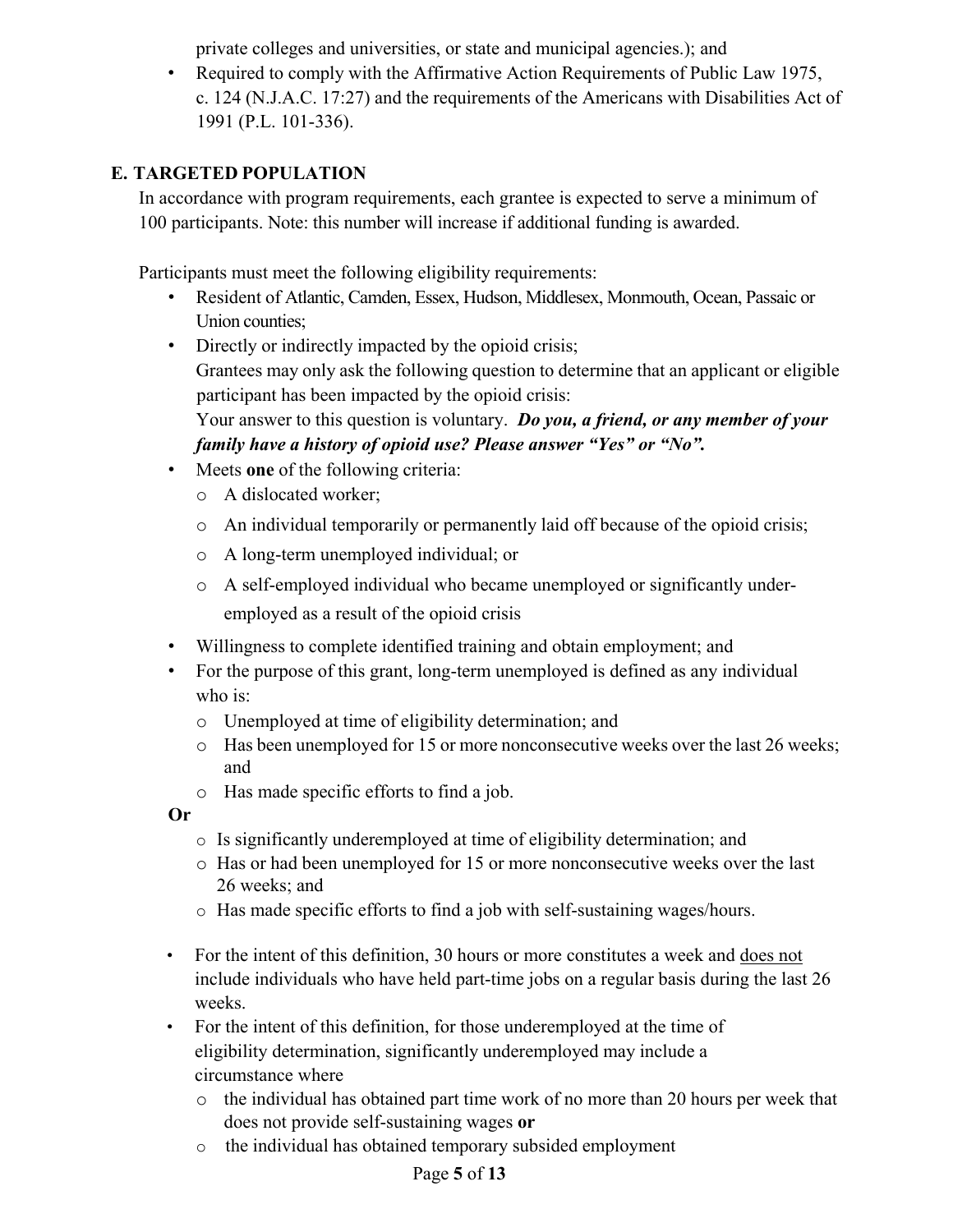## **F. GRANTEE RESPONSIBLITIES**

The grantee will be the lead agency and overall coordinator of the grant. Specific duties include, but are not limited to:

- Recruit and enroll participants in the Pathways to Recovery program;
- Ensure participants establish WIOA Adult eligibility;
- Obtain supporting WIOA Adult documentation;
- Ensure all participants are WIOA Adult enrolled in AOSOS with the local One-Stop Career Center;
- Ensure no training, career services, or supportive services are provided prior to WIOA Adult enrollment;
- Engage Workforce Development Boards in project service areas;
- Co-enroll applicants in WIOA Adult programs/services;
- Maintain and update participant files to include signed supportive service forms;
- Complete Individual Employment Plans (IEPs) during the first 30-days of enrollment in the program and update regularly;
- Provide and track supportive services based on individuals' needs identified in IEP;
- Enroll participants in career readiness and soft-skills training;
- Provide participants with meaningful education about their workplace rights and responsibilities;
- Creation of temporary employment opportunities aimed at alleviating humanitarian and other needs created by the opioid crisis;
- Supply training that provides marketable job skills and leads to long term career paths;
- Administer mentorship and/or job coaching services for participants; and
- Track/follow-up with participants for one year to help encourage retention.

The grantee must conduct an orientation for all pre-screened individuals to ensure program requirements are met and training requirements are clearly understood.

The grantee must also partner with employers and work with NJDOL to ensure the training being provided **aligns with in-demand occupations, as well as provides the essential skills, work readiness preparation required for success in the labor market.**

**All Federal Pathways to Recovery funding must be exhausted prior to utilizing Pathways to Recovery continuation funding (awarded in this NGO). Only current Pathways to Recovery grantees with satisfactory performance goals will receive continuation funding outlined in this NGO.**

#### **G. PROCEDURES FOR ELIGIBLE ENTITIES TO APPLY FOR GRANT FUNDS**

The grantee serves as the applicant agency of record, the legally recognized fiscal agent for the grant project, and the single point of contact for NJDOL. The grantee will be expected to coordinate all aspects of the grant, i.e., project and spending plan; grant project monitoring and reporting; outreach and recruitment; and fiscal management.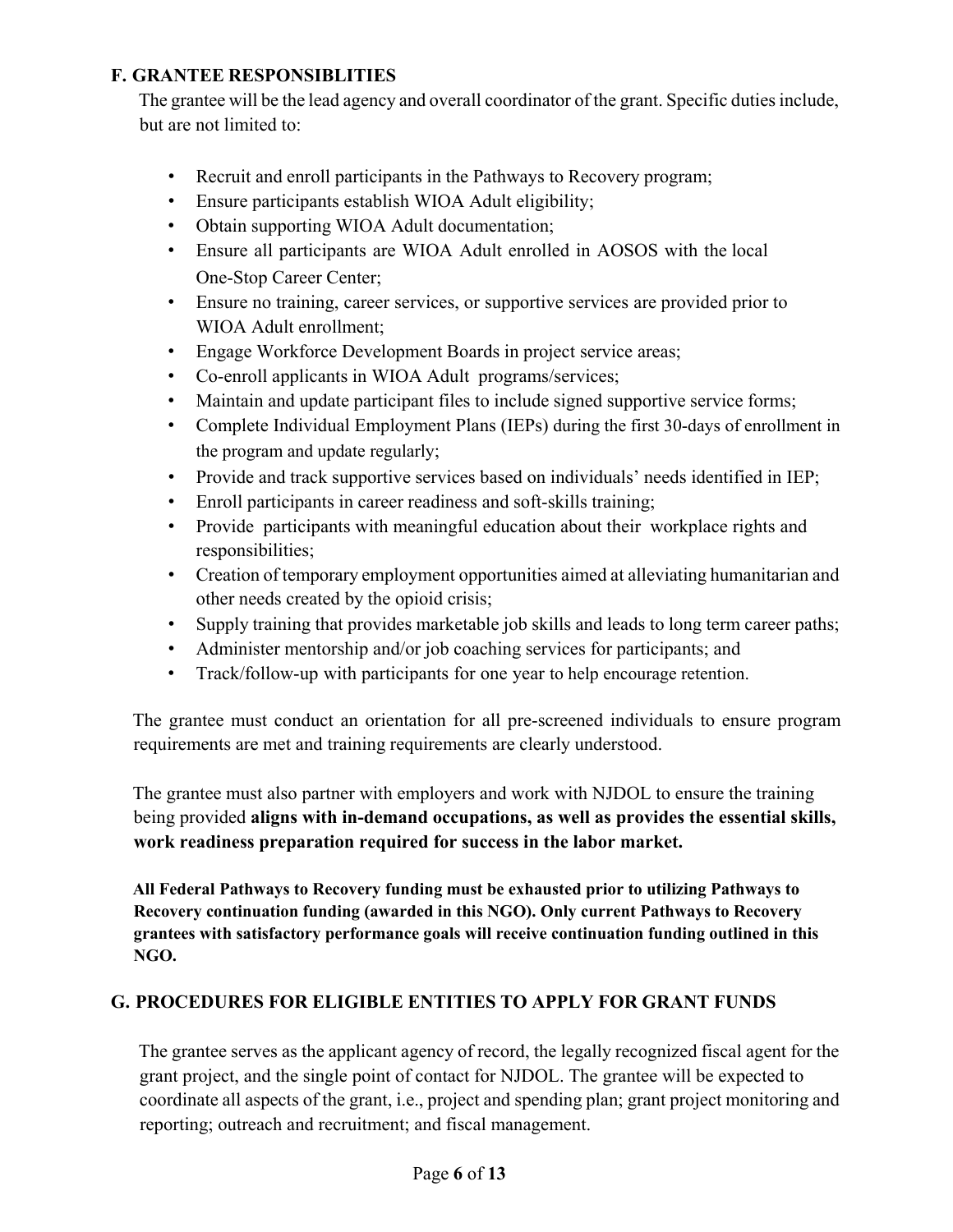It is essential that the applicant carefully construct result-oriented goals and objectives, together with the program description and budget, providing a comprehensive plan for the successful accomplishment of the program.

All applicants are considered **new** applicants for this funding cycle, and will be evaluated on the basis of quality, comprehensiveness, completeness, accuracy, and appropriateness of response to the NGO. The standard evaluation criteria (page 12) will be used to review and select applications.

Applicants under this grant program must provide a narrative describing their organizational capacity, resources, commitment, and any demonstrated employment, retention and employer relationship successes in working with the targeted population of this grant. Such information is to be included as part of the applicant's "Narrative" section of the application. Please refer to page 10 for additional information.

## **H. APPLICATION SUBMISSION**

Successful proposals must be responsive to the NGO and meet all technical capacity and fiscal viability requirements as described. Applications are submitted and awards are managed through NJDOL's online grant system, the System for Administering Grants Electronically (SAGE) IGX. Applications are submitted online, via IGX at [Login \(intelligrants.com\).](https://njdol.intelligrants.com/)

Applicants must determine who will serve as the Authorized Official (AO) for this grant application. The AO must:

- be authorized to enter into a contractual agreement on behalf of the company.
- read and understand the FY2022 Notice of Grant Opportunity (NGO).
- register (create an account) in the System to Administer Grants Electronically (SAGE) IGX and submit a Letter of Intent (LOI) to apply for FY2022 Pathways to Recovery continuation grant.

The AO may delegate completion of the application to others by giving access in IGX, but should be aware that responsibility for the contract remains with the AO for the life of the grant.

Applicants interested in applying for the Pathways to Recovery continuation grant are encouraged to submit a LOI to express interest in the grant opportunity. This notification allows NJDOL to have sufficient resources in place to carefully review each proposal and to obtain access to the application in IGX. Applicants should complete, sign and submit a letter of intent as soon as the applicant is interested in applying for the grant opportunity. A sample LOI can be found in Attachment I. The completed and signed LOI should be emailed as an attachment to [Pathways2Recovery@dol.nj.gov](mailto:Pathways2Recovery@dol.nj.gov) no later than: **April 25, 2022.** 

Incorrect or missing information or failure to register in IGX will delay the processing of the LOI, which will delay access to the online application. Once the Authorized Official is registered and approved in IGX, applicants can then proceed to enter the required information and documentation in the IGX system.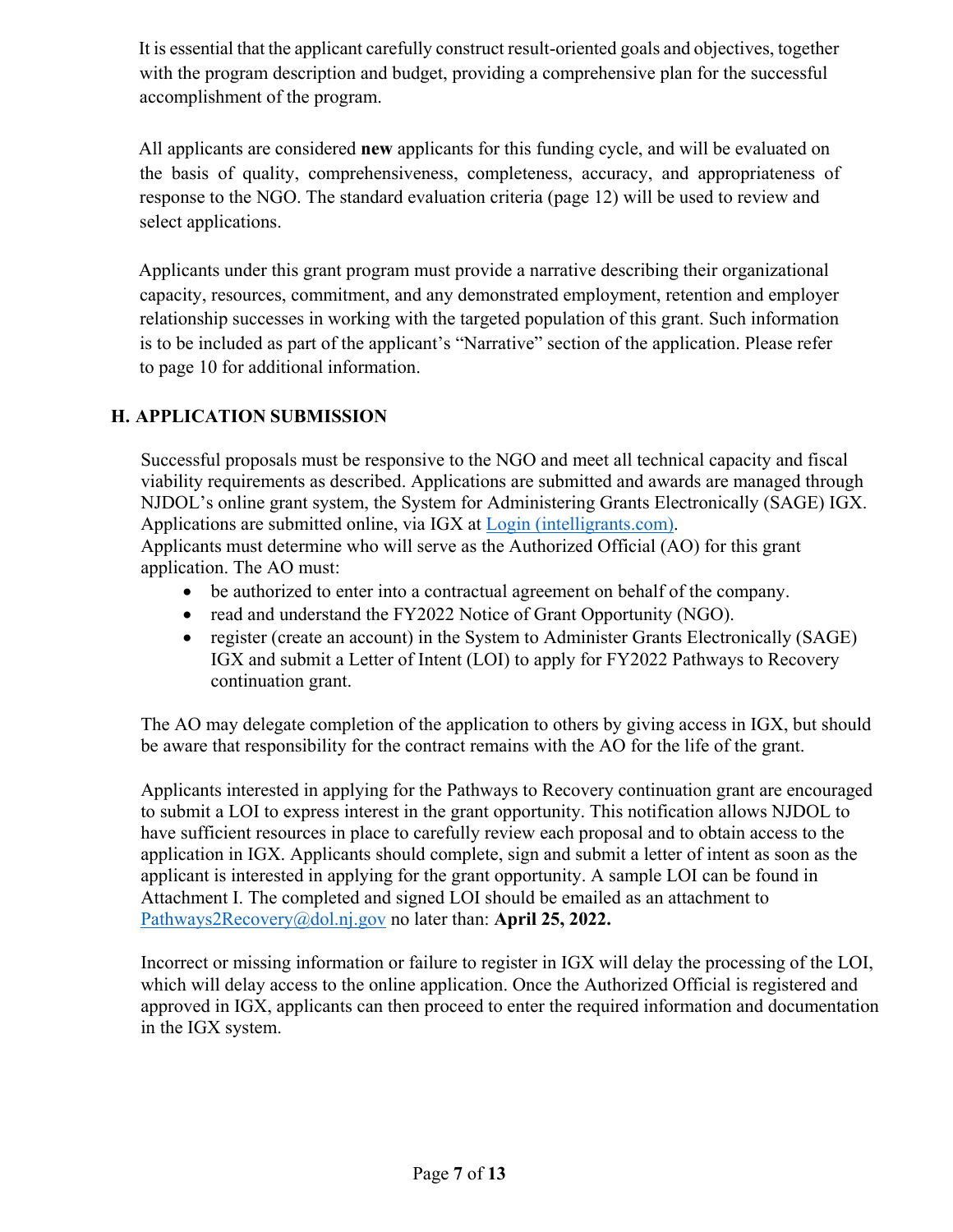#### **Proposal Deadline**

Applicants interested in applying for the Pathways to Recovery continuation grant are encouraged to submit a Letter of Intent (LOI) to express interest in the grant opportunity. NJDOL will provide IGX access for the completion of the application upon receipt of the LOI. The LOI should be submitted as soon as an organization decides to apply for the grant opportunity.

#### **Please adhere to deadline dates noted below.**

| <b>Letter of Intent Due</b>                   | <b>Application Due</b> | <b>Panel Review</b>          |
|-----------------------------------------------|------------------------|------------------------------|
| Apr. 25, 2022 @ 12 noon   Apr. 29, 2022 @ 4PM |                        | <b>Week of May. 02, 2022</b> |

## **I. AWARD PROCESS**

To be eligible for funding, the applicant must have satisfactorily completed the required elements of the NGO. NJDOL reserves the right to reject any and all applications when circumstances indicate that it is in its best interest to do so. NJDOL's best interests in this context include, but are not limited to, loss of funding; inability of the applicant to provide adequate services; indication of misrepresentation of information and/or non-compliance with State and Federal laws and regulations; and/or any existing NJDOL contracts and procedures.

Panel Review Process - All applications are subject to a Department panel review and final approval by the Commissioner of the Department of Labor. The panel review date is expected to occur per chart above. Within 10 business days following the panel review date, applicants will be notified of the status of their application and any requested revisions. Upon completion of all requested revisions and re-submission of completed applications with the required timelines, applicants will be notified of the final determination of their application.

## **J. REPORTING AND ON-SITE TECHNICAL ASSISTANCE VISITS**

Grant recipients are required to maintain progress data and submit monthly program and fiscal reports via IGX documenting grant-related activities by the  $1<sup>st</sup>$  of every month. The reports will be reviewed to ascertain the grantee's progress within the scope of work and its conformance with program regulations and enabling legislation.

The format of the monthly reports is determined by NJDOL and the report form will be provided with the contract in dashboard format.

Monthly financial reports must be submitted as required in the contract and are due no later than the  $1<sup>st</sup>$  of each month unless prior approval is provided. In addition, they must contain the following:

- Status of all expenditures listed in the budget detail and the amount expended each month along with supporting documents; and
- A State of New Jersey payment voucher submission for expenditures incurred during the month.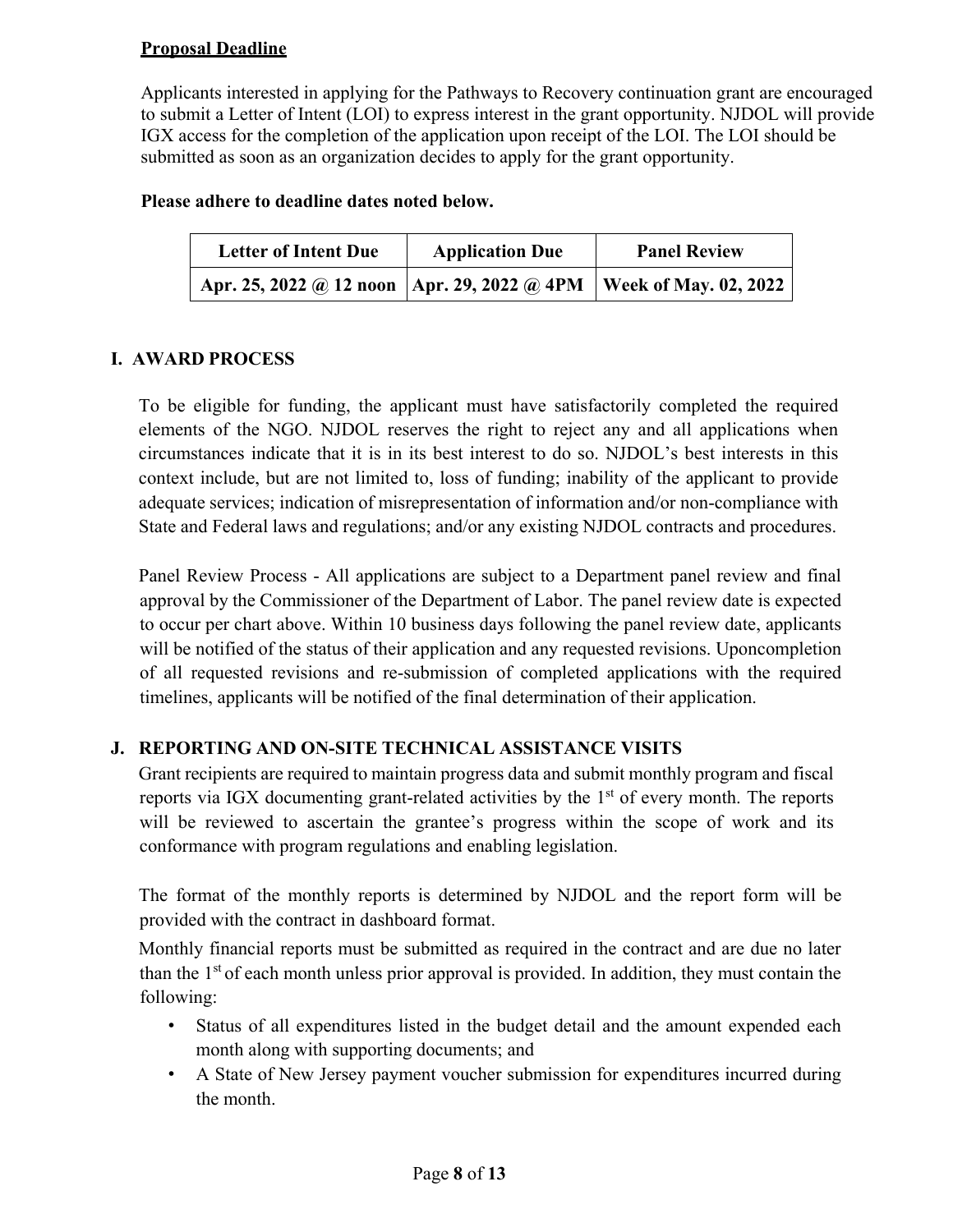In addition to the above monthly reports, quarterly performance reports are required.

All programs will receive a minimum of one on-site technical assistance visit. The purpose of the visit will be to assess progress toward the program goals and objectives, and integrity of the program model. Grantees may be required to submit additional reports as requested by NJDOL.

## **K. PROGRAM OUTCOMES**

Grantees are expected to attain the following outcomes during the funding period:

- A minimum of **100** participants enrolled in the program who must be provided;
	- o Assessments/Registration
	- o IEP
	- o Career Services
	- o Training Services
	- o Supportive Services
- At least 80% of **ALL** participants placed into unsubsidized employment; and
- At least 60% of those placed in employment will be retained for at least 90 days.

#### **L. PROPOSAL CONTENT AND CHECKLIST**

To ensure consistency and fairness of evaluation, NJDOL requires that each applicant seeking funding under this grant program submit an application on IGX that includes, at a minimum, the components listed below. It is important to note that failure to upload the required documentation may result in the application being removed from consideration for funding. NJDOL's Standard Assurances and Certification and General Provisions are expected to be read prior to application submission. A description of each component is listed in this section, after the checklist.

The Program Narrative must be produced using the following formatting requirements:

- Font Times New Roman, 12 point;
- Spacing double spaced;
- Margins 1" top and bottom and 1" side margins;
- Pages must be numbered  $-X$  of  $X$  pages, centered at the bottom of the page;
- Charts and graphs are allowed but must be clearly labeled and described;
- Applicant/Organization's name must be listed on each page;
- Proposals including attachments should not exceed 20 pages; and
- Standard Assurances and Certification and General Provisions and Letters of Commitment are excluded from the 20-page count.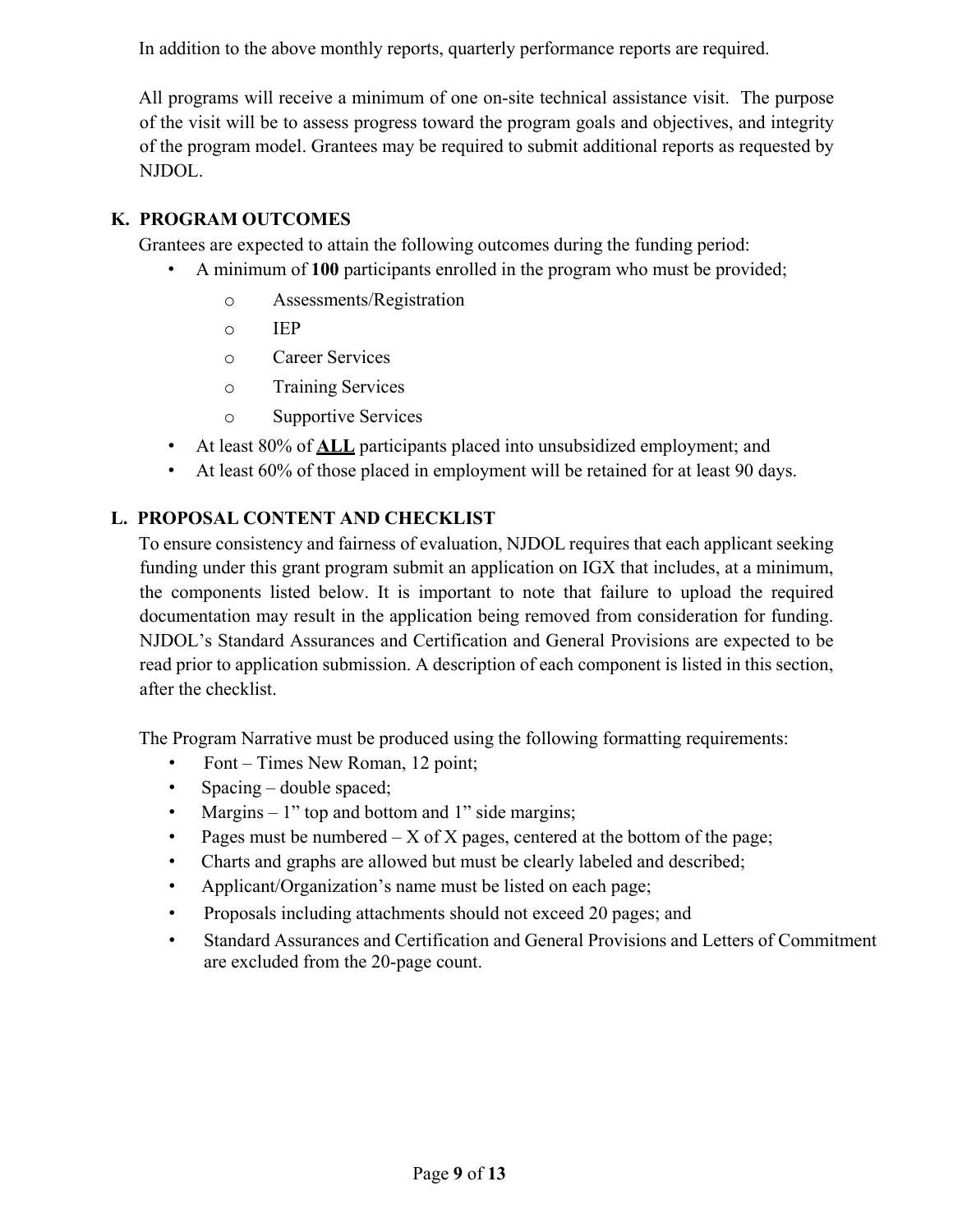| <b>Required</b> | <b>Form</b>                                                     |
|-----------------|-----------------------------------------------------------------|
|                 | <b>Applicant Title Page</b>                                     |
|                 | Letter(s) of Commitment from Partner(s) (WIB, Partner Agencies) |
|                 | <b>Statement of Need</b>                                        |
|                 | Narrative                                                       |
|                 | Organizational Commitment and Capacity                          |
|                 | Training Curriculum and Schedule                                |
|                 | Budget                                                          |
|                 | Standard Assurances and Certification and General Provisions    |

#### **Explanation of Proposal Components**

- 1. Applicant Title Page Complete all sections and ensure all information is accurate on the form.
- 2. Letter(s) of Commitment from Partner(s) A letter of commitment from the applicant's local Workforce Development Board is required. Letters of commitment from other partners such as training providers, treatment providers, supportive service providers, and employers are encouraged. The letter(s) should indicate the specific activities in which the partner(s) will be involved.
- 3. Statement of Need Demonstrate the need for the project in relation to the NGO. A need is defined as the difference between the current status and the outcomes that the applicant would like to achieve. Documentation may include a demographic description of your targeted area, including employers, jobs, and research specifically relating to the opioid crisis.
- 4. Narrative Provide an overview of how the services detailed in the scope of work will be implemented and the timeframes involved, specifically addressing the following:
	- a. How the applicant's approach satisfies the requirements as stated in the NGO;
	- b. The applicant's understanding of the program expectations and outcomes as stated in the NGO;
	- c. All anticipated collaboration with other entities in the course of fulfilling the requirements of the contract resulting from this NGO;
	- d. Resolutions to anticipated barriers and potential problems the applicant foresees itself and/or the State encountering in the successful realization of the initiative described herein;
	- e. All other resources needed by the bidder to satisfy the requirements of the contract resulting from this NGO;
	- f. The best practice(s) that will be used in the design and implementation of the program;
	- g. Summary of the policies that prohibit discrimination against consumers who are assisted in their prevention, treatment and/or recovery from substance use disorders and/or mental illness with legitimately prescribed medication/s; and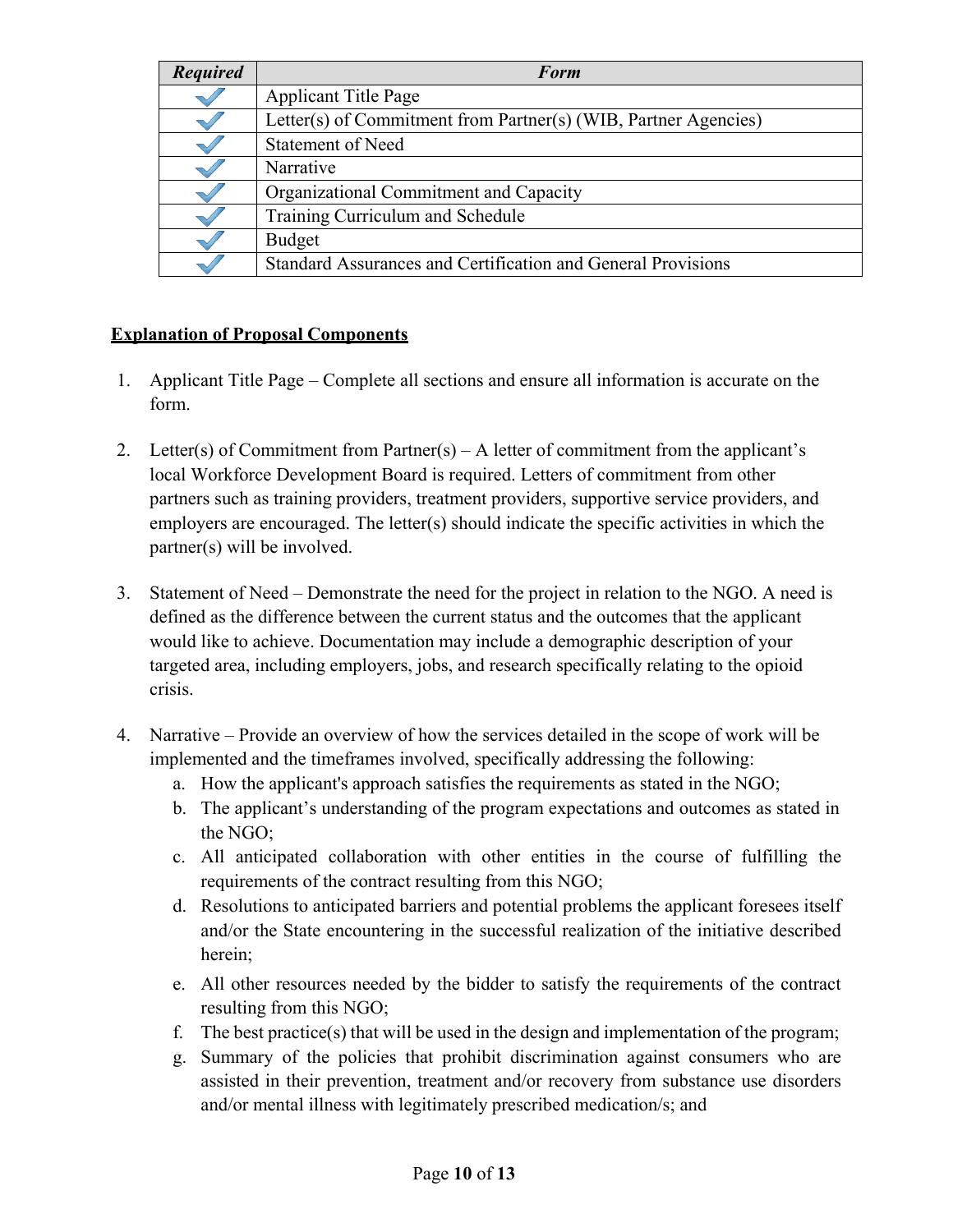- h. Policies on the protection of applicant personal identification information (PII) and medical information per the Health Insurance Portability and Accountability Act HIPAA), a US law designed to provide privacy standards to protect patients' medical records and other health information provided to health plans, doctors, hospitals and other health-care providers confidentiality.
- 5. Organizational Commitment and Capacity Applicants need to describe their commitment to addressing the conditions and/or needs identified in this NGO, including the organizational support that exists for implementing the proposed project. **Please include charts of staff names, titles, duties/responsibilities and allocation of time related to this grant.** The applicant must also state they have the management information system (MIS), equipment and capacity needed to properly track and report participant demographic and performance data to NJDOL and demonstrate the ability to complete all required monthly reports and requests for information in accordance with protocol and timelines established by NJDOL. The applicant should also describe what experience they have had in conducting trainings which support opioid effected persons. Additionally, the applicant should focus on how previous experience will be applied to ensure successful implementation of the proposed project. The applicant should describe how they will establish networking, mentoring, and leadership opportunities during and after the project particularly, creating a workforce development infrastructure and possible continued employment for recipients.
- 6. Training Curriculum and Schedule It is required that each applicant submit with this proposal a curriculum outlining the components within this section of the NGO and the associated hours for completion of each component. The training curriculum should be focused on basic skills instruction, workforce readiness instruction and occupation-specific training. Proposals that include training which leads to industry-recognized credentials will be given special consideration. Training might be for job coaches who are peers to provide necessary support to either the worker or employers to support employees who are affected by the opioid crisis. The training might also enhance the capacity or tools of certified peer recovery specialists, community health workers, and certified recovery support practitioners work with the specified population. The curriculum must list the specific occupation(s) individuals will enter once they complete the training. CASAS testing must take place for all students prior to acceptance into the training program and at the conclusion of instruction.
- 7. Budget This section must be completed and Narrative must also include all monetary and non-monetary funding sources or resources within the budget. Amounts reported in the Budget must be fully supported by information provided on the Budget Narrative. Budgets will be reviewed using the State of New Jersey policies and regulations as a guideline.
	- Miscellaneous Attachments The miscellaneous attachment is optional, and not required to be completed. In this section, you can submit any additional information or documents that will support your grant application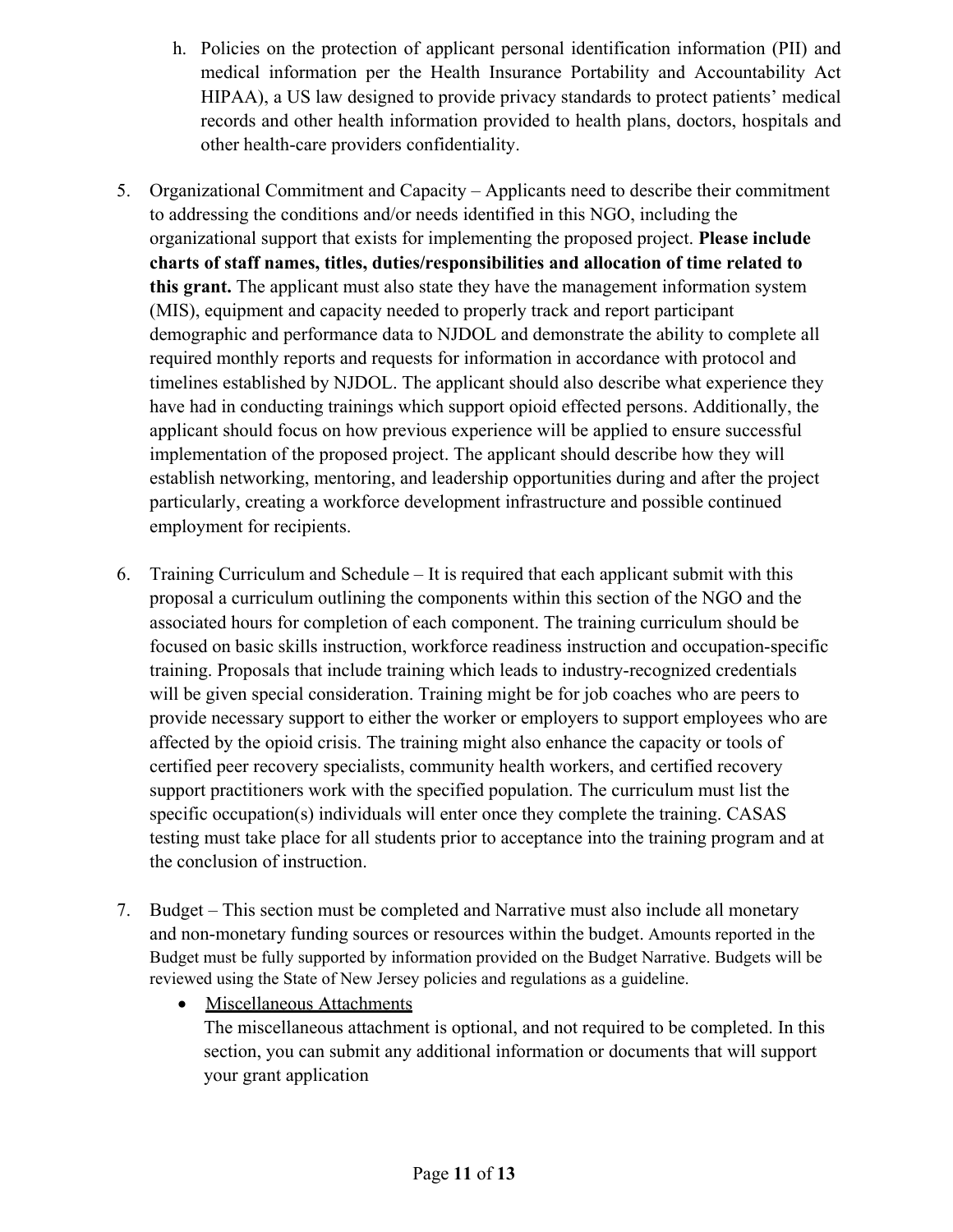8. Standard Assurances and Certification and General Provisions – By submitting the application, the applicant implicitly agrees to the terms and conditions as outlined in the "Standard Assurances and Certification and General Provisions"

#### **Evaluation Criteria**

This NGO is competitive and will be reviewed by a selection committee using a pre-established set of requirements, which will include, but not be limited to the following:

| <b>Evaluation Criteria</b>          |                                                                              | <b>Total Points</b> |
|-------------------------------------|------------------------------------------------------------------------------|---------------------|
| <b>Program Narrative:</b>           |                                                                              |                     |
|                                     | Addresses all narrative summary items                                        |                     |
| ٠                                   | Compelling statement of need                                                 | 50                  |
|                                     | Summary of training curriculum and alignment with the NGO                    |                     |
|                                     | Strategy to ensure participant program completion, placement, and attendance |                     |
|                                     | tracking procedure/policy.                                                   |                     |
| <b>Applicant Requirements:</b>      |                                                                              |                     |
|                                     | Organizational commitment and capacity describe past experience              | 20                  |
|                                     | and includes information about their MIS system                              |                     |
|                                     | Letters of support                                                           |                     |
| <b>Budget and Budget Narrative:</b> |                                                                              |                     |
|                                     | Budget is completed                                                          |                     |
|                                     | Budget is reasonable                                                         | 30                  |
| $\bullet$                           | Budget is within the cost guidelines of the NGO                              |                     |
| $\bullet$                           | Budget aligns with Budget Narrative                                          |                     |
|                                     | No calculation errors                                                        |                     |